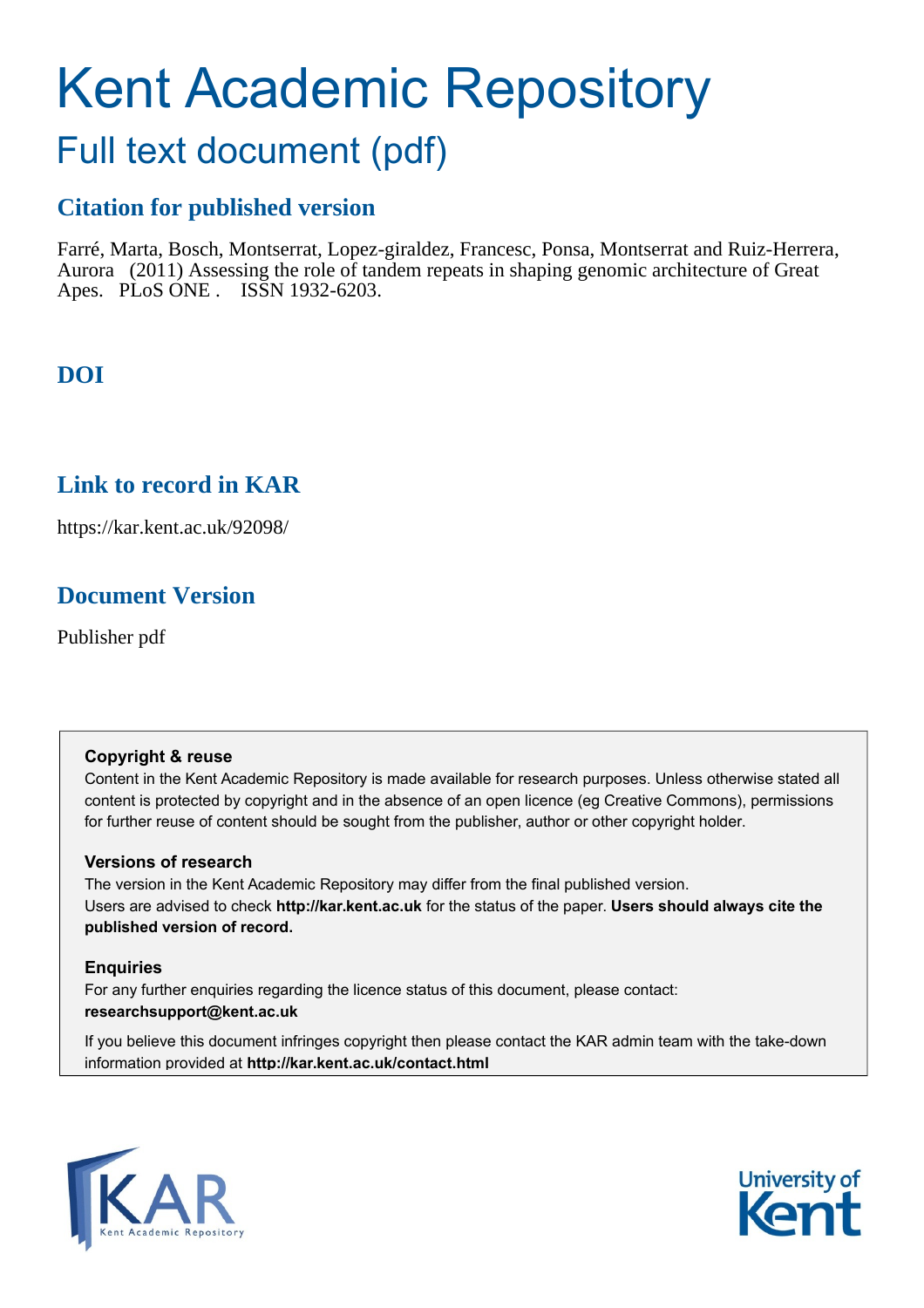# Assessing the Role of Tandem Repeats in Shaping the Genomic Architecture of Great Apes

### Marta Farré<sup>1</sup>, Montserrat Bosch<sup>2</sup>, Francesc López-Giráldez<sup>3</sup>, Montserrat Ponsà<sup>1</sup>, Aurora Ruiz-Herrera<sup>1,4</sup>\*

1 Departament de Biologia Cel·lular, Fisiologia i Immunologia, Universitat Autònoma de Barcelona, Cerdanyola del Vallès, Spain, 2 Genètica de la Conservació Animal, IRTA, Cabrils, Spain, 3 Department of Ecology and Evolutionary Biology, Yale University, New Haven, Connecticut, United States of America, 4 Institut de Biotecnologia i Biomedicina (IBB), Universitat Autònoma de Barcelona, Cerdanyola del Vallès, Spain

#### Abstract

Background: Ancestral reconstructions of mammalian genomes have revealed that evolutionary breakpoint regions are clustered in regions that are more prone to break and reorganize. What is still unclear to evolutionary biologists is whether these regions are physically unstable due solely to sequence composition and/or genome organization, or do they represent genomic areas where the selection against breakpoints is minimal.

Methodology and Principal Findings: Here we present a comprehensive study of the distribution of tandem repeats in great apes. We analyzed the distribution of tandem repeats in relation to the localization of evolutionary breakpoint regions in the human, chimpanzee, orangutan and macaque genomes. We observed an accumulation of tandem repeats in the genomic regions implicated in chromosomal reorganizations. In the case of the human genome our analyses revealed that evolutionary breakpoint regions contained more base pairs implicated in tandem repeats compared to synteny blocks, being the AAAT motif the most frequently involved in evolutionary regions. We found that those AAAT repeats located in evolutionary regions were preferentially associated with Alu elements.

Significance: Our observations provide evidence for the role of tandem repeats in shaping mammalian genome architecture. We hypothesize that an accumulation of specific tandem repeats in evolutionary regions can promote genome instability by altering the state of the chromatin conformation or by promoting the insertion of transposable elements.

Citation: Farré M, Bosch M, López-Giráldez F, Ponsà M, Ruiz-Herrera A (2011) Assessing the Role of Tandem Repeats in Shaping the Genomic Architecture of Great Apes. PLoS ONE 6(11): e27239. doi:10.1371/journal.pone.0027239

Editor: David Liberles, University of Wyoming, United States of America

Received April 6, 2011; Accepted October 12, 2011; Published November 4, 2011

Copyright: © 2011 Farré et al. This is an open-access article distributed under the terms of the Creative Commons Attribution License, which permits unrestricted use, distribution, and reproduction in any medium, provided the original author and source are credited.

Funding: Financial support from Ministerio de Ciencia y Tecnologia (BFU2004-03422 and CGL-2010- 20170) and the Universitat Autònoma de Barcelona (PhD fellowship to Marta Farré) are gratefully acknowledged. The funders had no role in study design, data collection and analysis, decision to publish, or preparation of the manuscript.

Competing Interests: The authors have declared that no competing interests exist.

\* E-mail: aurora.ruizherrera@uab.cat

#### Introduction

Since the earliest cytogenetic studies, evolutionary biologists have sought to understand how mammalian genomes are organized. The characterization of orthologous chromosomal segments among several mammalian species was initially performed by means of G-banding comparisons [1,2]. Advances in molecular cytogenetic techniques, such as cross-species in situ hybridization, increased the level of resolution for defining orthologous regions as well as the number of species studied [3]. As a result, the integration of cross-species chromosome painting studies performed in more than 100 mammalian species [4,5] has revealed that evolutionary breakpoints (i.e., the disruption of two orthologous chromosomal segments) are not homogeneously distributed but rather concentrated in certain regions across the human genome.

The multiple ongoing genome sequencing projects are producing an extraordinary amount of data to further refine genome comparisons at a deeper level of resolution: the DNA sequence level. The public availability of these data makes it possible to establish reliable comparisons among genomes, thus providing new insights into the driving forces that generate gene variation, adaptation and evolution. Different approaches have been developed in order to define homologous synteny blocks (HSBs; i.e. regions where the gene order has been conserved among species) and evolutionary breakpoint regions (EBRs; i.e. regions where the synteny has been disrupted by chromosomal reorganizations) among mammalian genomes. Early studies were based on pair-wise comparisons between human and mouse or human and rat genomes [6,7], using the human genome as a reference whereas recent approaches have gone even further by establishing pair-wise comparisons among several vertebrate species [8–11].

Confirming previous cytogenetic studies, in silico analysis lead to the fragile-breakage model, founded initially on mathematical algorithms [6,12]. According to this model, EBRs are located in specific regions and have been used repeatedly during evolution (i.e., ''reused''). In a phylogenetic context, the term ''breakpoint reuse'' accounts for the recurrence of the same breakpoint in two different species, but not in the common ancestor, based on comparison with an outgroup lineage [8,11,13]. The assumption that some chromosome regions have been reused during mammalian chromosomal evolution leads evolutionary biologists to investigate whether there is any particular DNA configuration or composition driving genome instability. Are these evolutionary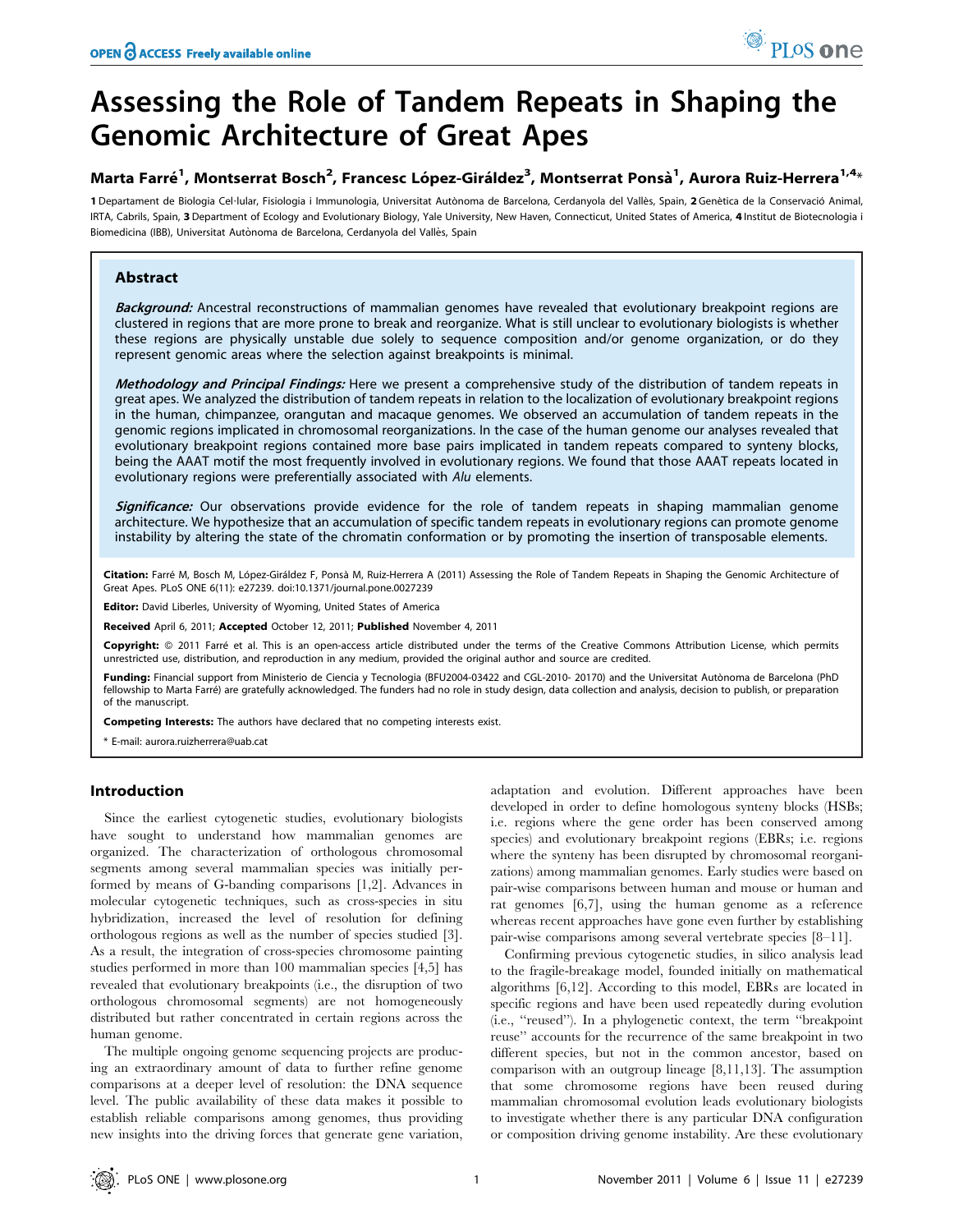regions physically unstable due to sequence composition and/or genome organization, or do they merely represent genomic areas where the selection against breakpoints is minimal?

An interesting aspect that has emerged from comparative genomic studies is the finding that breakpoint regions are rich in repetitive elements, for example tandem repeats [14], segmental duplications [15–17], and transposable elements [18–20]. Repetitive elements represent nearly 50% of the human genome [21]. Among them are tandem repeats, which consist of perfect (or slightly imperfect) copies of a motif in a head to tail fashion, and comprise about 3% of the human genome [21]. They can be classified into two groups, microsatellites and minisatellites. Microsatellites are short tandem repeats with 1-6 bp as a repeat unit, whereas minisatellites contain repeat units  $\geq 7$  bp [22]. Tandem repeats have been regarded as an important source of DNA variation and mutation [23]. Tandem repeats can form non-B DNA structures (i.e., DNA structures different from the Watson-Crick conformation), such as hairpins, cruciform or triplex conformations [24], promoting DNA instability and giving rise to chromosomal reorganizations [25].

While it is clear that tandem repeats are involved in the etiology of several human diseases [26–28], the evolutionary implications of these sequences remain elusive. Given that tandem repeats have been shown to be concentrated in evolutionary chromosomal bands in the human genome [10] our aim was to test this hypothesis in other primate species presenting a comprehensive study of the distribution of tandem repeats in great apes. Taking advantage of the sequenced genomes of 10 vertebrate species (chimpanzee, orangutan, rhesus macaque, mouse, rat, horse, dog, cow, opossum and chicken) available in the public databases, we analyzed the distribution of tandem repeats in relation to the distribution of evolutionary breakpoint regions in the human, chimpanzee, orangutan and macaque genomes, from which the ancestral chromosomal state is known. A comparative study among species is presented and its implications for mammalian chromosome evolution are discussed.

#### Results

#### Whole-genome comparisons and delimitation of homologous synteny blocks (HSBs) and evolutionary breakpoint regions (EBRs) in great apes

Definition of HSBs and EBRs. In order to establish the evolutionary genomic landscape in great apes, we initially delimitated HSBs and EBRs in the human, chimpanzee and orangutan genomes by means of pair-wise comparisons (see Material and Methods). The gorilla genome was not available at the moment of the initiation of the study and the rhesus macaque was included as an outgroup for the Hominoidea superfamily.

First, we determined the HSBs and EBRs in the human genome establishing pair-wise whole-genome comparisons with ten vertebrate species (chimpanzee, orangutan, rhesus macaque, mouse, rat, horse, dog, cow, opossum and chicken). The number of HSBs differed depending on the species compared, ranging from 81 HSBs between human and macaque to 470 HSBs between human and opossum (Table 1). HSBs represented more than 70% of the human genome, reaching 91.88% for the human/orangutan comparison (Table 1), reflecting the high conservation of mammalian genomes. The mean length of the HSBs ranged from 30.61 Mbp for human/macaque to 5.08 Mbp for the human/opossum pair-wise comparison. Likewise, the number of EBRs also differed among species, being low in the non-human primate species (35, 61 and 88 between human and macaque, chimpanzee and orangutan, respectively) and high in the human/opossum comparison (Table 1). Moreover, and in order to avoid possible artifacts derived from the low-coverage annotation, intervals longer than 4 Mbp between two HSBs were considered as gaps. Gap regions ranged from 3.79 to 17.82% of the human genome, depending on the genome analyzed (Table 1). The larger percentages of gap regions were found in the human/ macaque, human/dog, human/opossum and human/chicken pair-wise comparisons. These differences were probably due to the low coverage of some of the genomes available in the databases (e.g., 5.2X coverage for the macaque genome) or to the large evolutionary distances between species (300 My between human and chicken and 180 My between human and opossum).

Given these results, we merged the coordinates of all pair-wise comparisons abovementioned in the human genome (see material and methods for detailed explanation and, Fig. 1) in order to have a broad view of the distribution of evolutionary breakpoint regions. As a result, we obtained a total of 1,353 HSBs and 898 EBRs, representing altogether 67.38% of the whole genome sequence (Table 1). The EBRs detected varied in size, from 3 bp to 3.5 Mbp, with a median length of 304 kbp. Regions of noncoverage (gaps) represented 23.95% of the whole genome whereas telomeric and centromeric regions accounted for the remaining 8.67% (Table 1).

We observed that EBRs were unevenly distributed among human chromosomes, given that some human chromosomes accumulated more EBRs than others, independently of their genomic length. We calculated the frequency of EBRs per megabase for each chromosome (Fig. 2), and estimated an average frequency of 0.3 EBR/Mbp in the human genome assuming a homogeneous distribution of the 898 EBRs across the genome (telomeres, centromeres and gap regions were excluded from the analysis). Comparing the observed frequencies with the estimated global frequency of EBRs (0.3 EBRs/Mbp), we observed a deviation  $(\chi^2 = 7.7, \text{ p-value } = 0.005)$  from the homogeneous distribution of EBRs among chromosomes (Fig. 2). Chromosome 19 accumulated more EBRs (0.53 EBRs/Mbp), while chromosome 13 (0.18 EBRs/Mbp) and chromosome 14 (0.19 EBRs/ Mbp) had less EBRs. Although these differences were found to be not significant after Bonferroni correction, the tendency was still observed in all species.

Once the evolutionary regions were defined in the human genome, we determined the HSBs and EBRs in the chimpanzee, orangutan and macaque genomes. In this case, we established pair-wise whole-genome comparisons with the human genome using the primate genomes as references performing chimpanzee/ human, orangutan/human and macaque/human pair-wise alignments (Table 1). We detected 32 EBRs in the chimpanzee genome, 46 in orangutan and 27 in macaque, with a median length of 235 kbp, 32 kbp and 10 kbp, respectively. The percentage of homologous syntenic regions was greater in chimpanzee (84.55%) than in orangutan (83.81%) and macaque (79.64%), consistent with their phylogenetic relation to human.

Phylogenetic interpretation of evolutionary breakpoint regions. To have an estimation of the EBR reuse during mammalian evolution we placed the EBRs detected in the human genome in an evolutionary context (Fig. 3). Given that we applied maximum parsimony criteria, these rates represent estimates of change. This approach could led us to ignore the variability due to focusing only on the mapping that requires the fewest genomic changes and to underestimate the true rate of change [29]. Out of the 898 EBRs detected, 436 were species-specific (48.6%), 280 clade-specific (31.2%) and 182 (20.3%) were found in two or more species but not in their common ancestor (reused). Based on the phylogenetic distances described by Murphy and co-workers [30],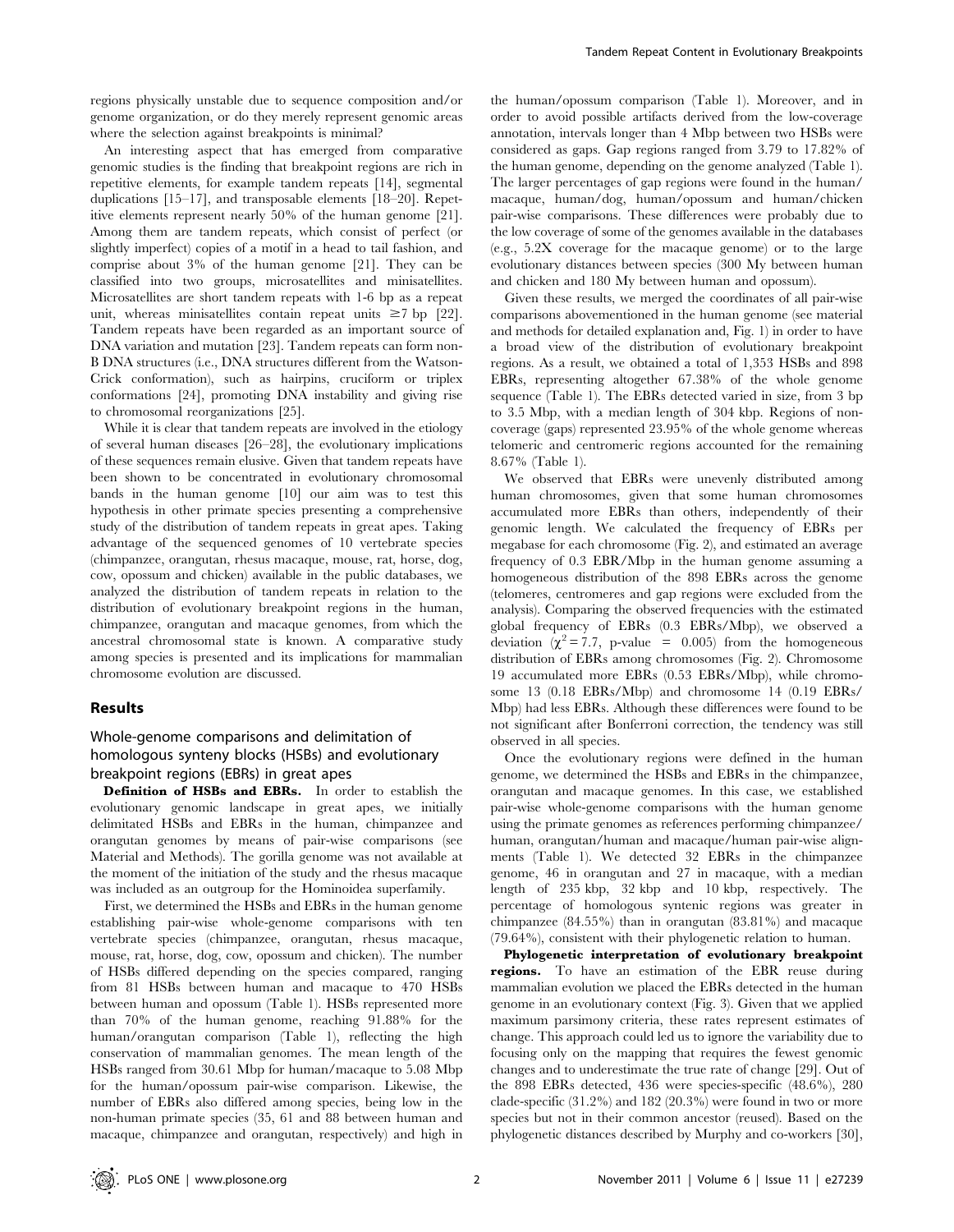**Table 1.** Homologous synteny blocks (HSBs) and evolutionary breakpoint regions (EBRs) in primate genomes.

|                         | <b>HSBs</b>         |                              |                   | <b>EBRs</b>         |                              |                   | Gaps         |                              |                   |
|-------------------------|---------------------|------------------------------|-------------------|---------------------|------------------------------|-------------------|--------------|------------------------------|-------------------|
| <b>Species compared</b> | $N^{\circ}$ regions | <b>Total length</b><br>(Mbp) | % human<br>genome | $N^{\circ}$ regions | <b>Total length</b><br>(Mbp) | % human<br>genome | $N°$ regions | <b>Total length</b><br>(Mbp) | % human<br>genome |
| <b>HSA-PTR</b>          | 97                  | 2,785                        | 90.86             | 61                  | 37                           | 1.23              | 59           | 138                          | 4.51              |
| <b>HSA-PPY</b>          | 122                 | 2,817                        | 91.88             | 88                  | 32                           | 1.06              | 55           | 116                          | 3.79              |
| <b>HSA-MMU</b>          | 81                  | 2,479                        | 80.86             | 35                  | 22                           | 0.72              | 69           | 460                          | 15.02             |
| <b>HSA-RNO</b>          | 287                 | 2,543                        | 82.95             | 245                 | 128                          | 4.20              | 65           | 289                          | 9.45              |
| <b>HSA-MMUS</b>         | 324                 | 2,727                        | 88.97             | 291                 | 81                           | 2.64              | 56           | 152                          | 4.99              |
| <b>HSA-ECA</b>          | 188                 | 2,764                        | 90.17             | 154                 | 49                           | 1.62              | 55           | 147                          | 4.81              |
| <b>HSA-BTA</b>          | 336                 | 2,726                        | 88.93             | 301                 | 80                           | 2.62              | 58           | 255                          | 8.32              |
| <b>HSA-CFA</b>          | 173                 | 2,388                        | 77.90             | 128                 | 38                           | 1.24              | 68           | 546                          | 17.82             |
| <b>HSA-MDO</b>          | 470                 | 2,390                        | 77.96             | 424                 | 302                          | 9.86              | 69           | 269                          | 8.78              |
| <b>HSA-GGA</b>          | 361                 | 2,176                        | 71.00             | 288                 | 244                          | 7.97              | 96           | 537                          | 17.53             |
| <b>I</b> merged HSA     | 1,353               | 1,403                        | 43.14             | 898                 | 788                          | 24.24             | 576          | 779                          | 23.95             |
| <b>PTR-HSA</b>          | 89                  | 2,832                        | 84.55             | 32                  | 28                           | 0.85              | 11           | 83                           | 2.94              |
| <b>PPY-HSA</b>          | 109                 | 2,888                        | 83.81             | 46                  | 36                           | 1.04              | 8            | 256                          | 7.43              |
| <b>MMU-HSA</b>          | 66                  | 2,466                        | 79.64             | 27                  | 15                           | 0.48              | 19           | 380                          | 12.28             |

Pair-wise genome comparisons were established in two directions; using as a reference the human genome (HSA-PTR, HSA-PPY, HSA-MMU, HSA-RNO, HSA-MMUS, HSA-ECA, HSA-BTA, HSA-CFA, HSA-MDO, HSA-GGA) or the primate genomes (PTR-HSA, PPY-HSA and MMU-HSA). The total numbers of HSBs, EBRs and gaps in the human genome after merging all pair-wise comparisons are also indicated.

PTR Pan troglodytes, PPY Pongo pygmaeus, MMU Macaca mulatta, RNO Rattus norvegicus, MMUS Mus musculus, ECA Equus caballus, BTA Bos taurus, CFA Canis familiaris, MDO Monodelphis domestica and GGA Gallus gallus.

doi:10.1371/journal.pone.0027239.t001

we estimated an average rate of 0.35 EBRs per million year (myr) for all mammals and 0.27 EBRs/myr for eutherian mammals. Out of the 280 clade-specific EBRs, 180 were marsupialia-specific (1 EBR/myr), 48 were placentalia-specific (0.27 EBR/myr) and 109



Figure 1. Representation of how homologous synteny blocks (HSBs) and evolutionary breakpoint regions (EBRs) are defined in the human genome. Comparing two genomes at a time, we established pair-wise EBRs. Then, we merged those EBRs that overlap in the same human region, obtaining merged EBRs and HSBs. Abbreviations –PTR: Pan troglodytes, ECA: Equus caballus, MDO: Monodelphis domestica, HSA: Homo sapiens.

doi:10.1371/journal.pone.0027239.g001

were mammalian-specific (0.35 EBR/myr) (Fig. 3). Among the mammalian species studied, the mouse and the rat genome presented the highest estimated rate of genomic changes (1.85 EBRs/myr and 1.95 EBRs/myr, respectively) whereas the macaque was the species with the lowest rate of change (0.2 EBR/myr). Within Laurasiatheria, the cow was the species with the highest rate (1.44 EBR/myr), followed by the dog (0.71 EBR/ myr) and the horse (0.28 EBR/myr). Primates showed the lowest estimated rate of change (0.21 EBR/myr), ranging from 0.2 EBR/ myr in macaque to 1.83 EBR/myr in chimpanzee.

Taking into account the putative ancestral hominoid karyotype [1,31] we interpreted the primate-specific EBRs found in each species of great apes. Chromosomes from orangutan, gorilla, chimpanzee and human are highly homologous and only few major reorganizations differentiate their karyotypes [1]. Since their divergence from a common ancestor 14 million years ago (mya) [32], some chromosomal forms have been maintained collinear (chromosomes  $6, 13, 19, 20, 21, 22$  and  $X$ ) whereas others suffered inversions and/or lineage-specific fusions. Pair-wise whole-genome comparisons between great apes and human genomes allowed us to refine the number of rearrangements that occurred during hominoid evolution. New insertions were represented by one EBR whereas inversions were caused by two EBRs (Table 2). Regarding collinear chromosomes, we found reorganizations previously undetected in homologous chromosomes 13, 19 and X. In particular, we found a new insertion in orangutan chromosomes 13, X and 19 and a new inversion in chimpanzee chromosome 19. Even though chromosome 8 is collinear in chimpanzee, orangutan and human, we found one EBR due to an insertion in chimpanzee and orangutan but not in human homologous positions. Regarding the reorganized chromosomes, we corroborated the macro reorganizations found in chromosomes 1, 2, 3, 5, 7, 10, 12, 14, 15, 16, 17 and 18 [1,31]. In chromosome 11, which the orangutan represents the ancestral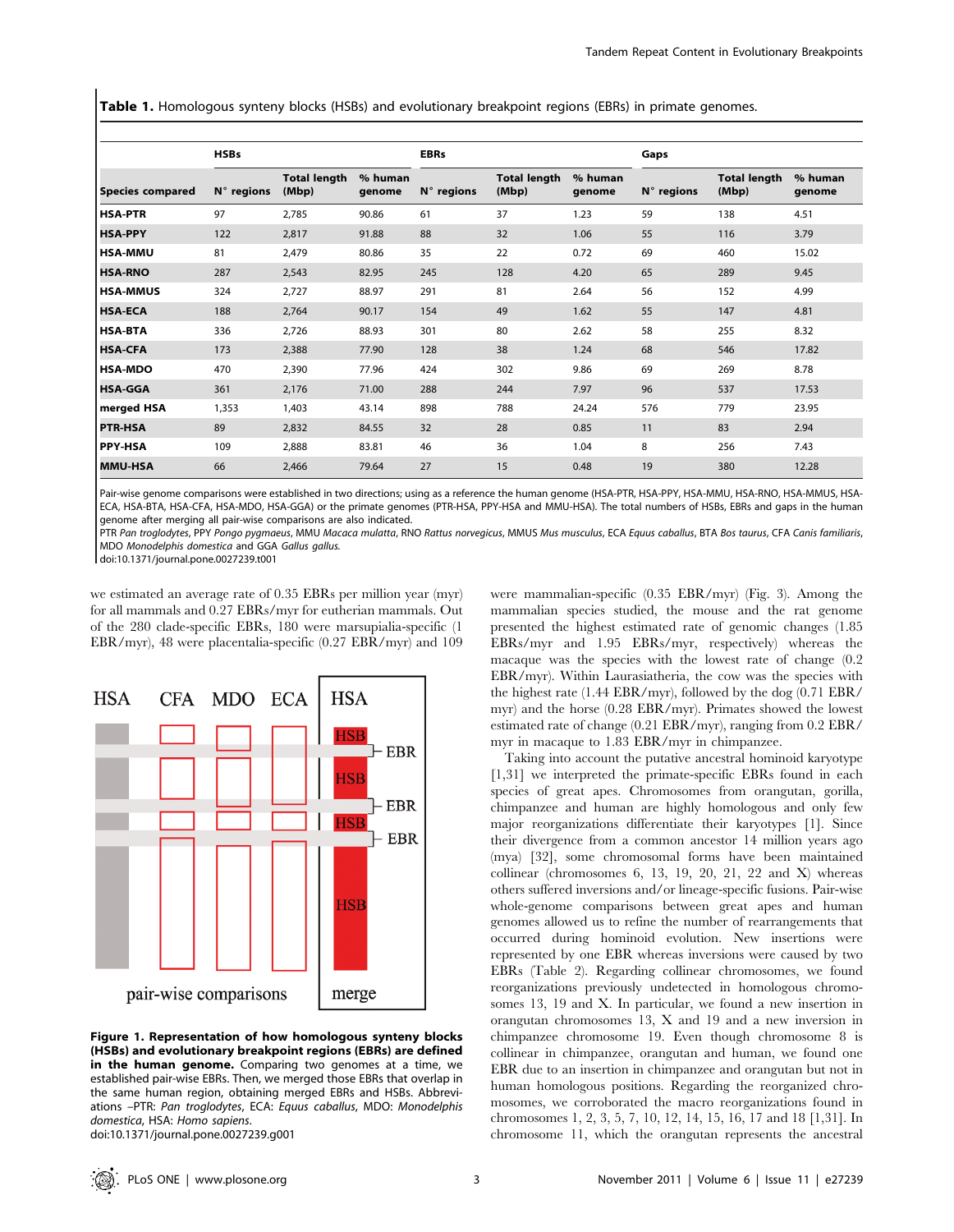

Figure 2. Distribution of EBRs across the human genome. Frequency of EBRs per megabase pair (Mbp) detected on each human chromosome. The dotted line represents the estimated frequency of EBRs per Mbp in the human genome. doi:10.1371/journal.pone.0027239.g002



Figure 3. EBRs mapped in the phylogenetic tree of mammalian species included in our study. The phylogeny was based on previous studies [33,62]. The number of specific evolutionary breakpoint regions detected is plotted in each phylogenetic branch. The number of EBRs per million years detected for each lineage is displayed in brackets. Inset shows the number and percentage of EBRs found in our study. doi:10.1371/journal.pone.0027239.g003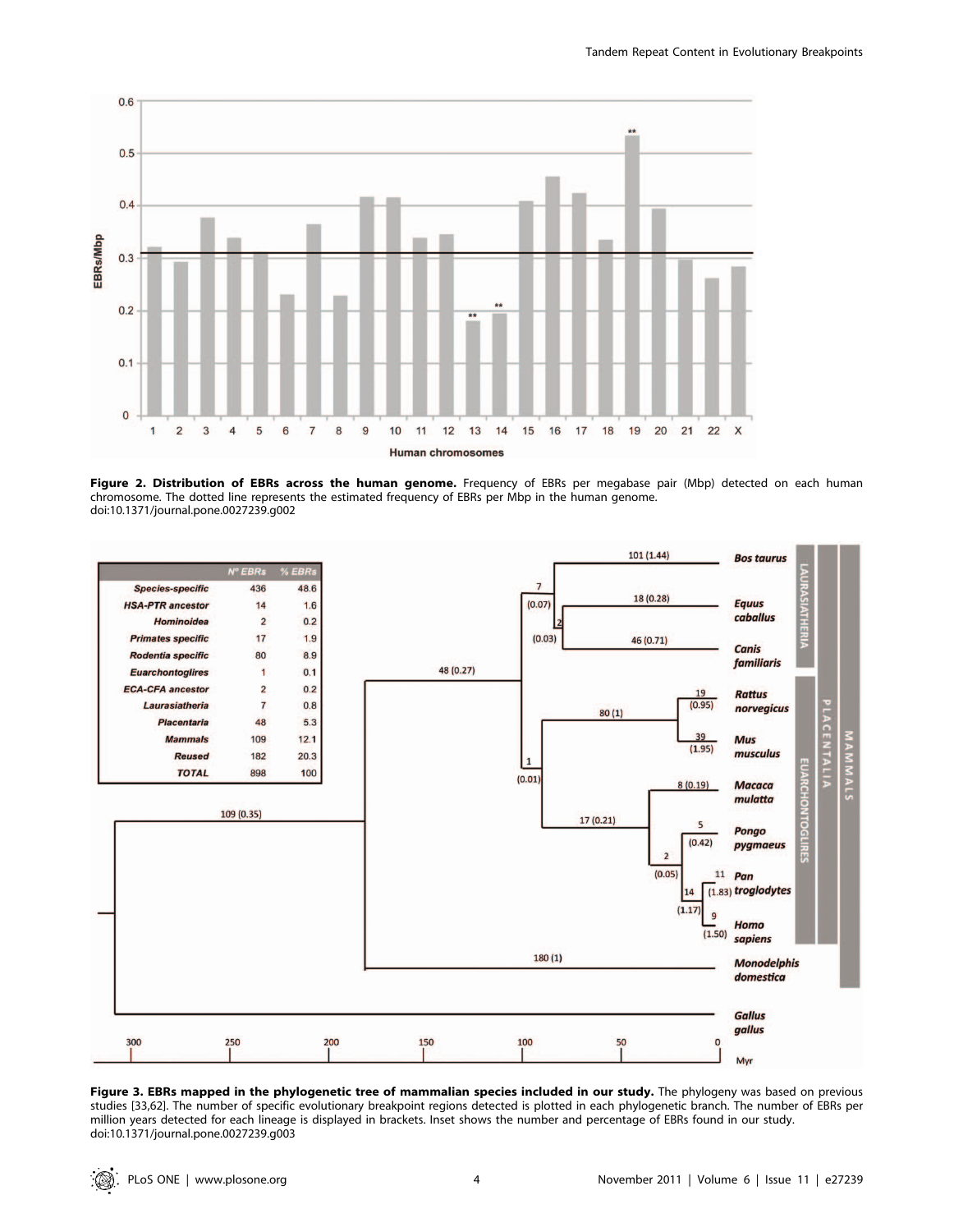Table 2. Newly described reorganizations in human (HSA), chimpanzee (PTR) and orangutan (PPY) chromosomes.

| <b>PPY</b><br><b>HSA</b><br><b>PTR</b><br>Inversion previously found <sup>a</sup><br>Insertion (121,995,429-121,997,005)<br>Ancestral<br>Inversion previously found <sup>a</sup><br>Inversion (40,154,256-44,613,528)<br>Ancestral<br>Insertion (7,592,222-7,730,288)<br>Insertion (44,119,443-47,565,927)<br>Ancestral<br>Inversion previously found <sup>a</sup><br>Insertion (42,012,304-42,239,829)<br>Ancestral<br>Inversion previously found <sup>b</sup><br>Insertion (88,294,605-88,650,196)<br>Ancestral |              |  |  |
|-------------------------------------------------------------------------------------------------------------------------------------------------------------------------------------------------------------------------------------------------------------------------------------------------------------------------------------------------------------------------------------------------------------------------------------------------------------------------------------------------------------------|--------------|--|--|
|                                                                                                                                                                                                                                                                                                                                                                                                                                                                                                                   | l Chromosome |  |  |
|                                                                                                                                                                                                                                                                                                                                                                                                                                                                                                                   | 14           |  |  |
|                                                                                                                                                                                                                                                                                                                                                                                                                                                                                                                   | 17           |  |  |
|                                                                                                                                                                                                                                                                                                                                                                                                                                                                                                                   | 8            |  |  |
|                                                                                                                                                                                                                                                                                                                                                                                                                                                                                                                   | و ا          |  |  |
|                                                                                                                                                                                                                                                                                                                                                                                                                                                                                                                   | 11           |  |  |
| Insertion (23,683,269-23,732,315)<br>Ancestral<br>Ancestral                                                                                                                                                                                                                                                                                                                                                                                                                                                       | l 13         |  |  |
| Inversion (41,544,000-42,809,028)<br>Insertion (24,329,459-27,955,815)<br>Ancestral                                                                                                                                                                                                                                                                                                                                                                                                                               | 19           |  |  |
| Insertion (58,752,636-60,465,663)<br>Ancestral<br>Ancestral                                                                                                                                                                                                                                                                                                                                                                                                                                                       | ١x           |  |  |

The ancestral form and type of reorganization with the genomic location are shown. The genomic positions (start and end, NCBI build 36) of each insertion or inversion are also indicated.

<sup>a</sup>[1], <sup>b</sup>[31].

doi:10.1371/journal.pone.0027239.t002

form, we verified the inversion found in human and chimpanzee, plus an additional EBR in chimpanzee resulted from an insertion of 355 kb. In chimpanzee chromosome 4 we found 3 EBRs, two as a result of the inversion previously described and one from an insertion of 1.5kb. Likewise, an insertion of 227 kb was found in chimpanzee chromosome 9 (Table 2).

#### Tandem repeats analysis

We elaborated a comprehensive study of the distribution of tandem repeats in great apes (macaque, orangutan, chimpanzee and human) with the aim to determine whether there is any correspondence between tandem repeats and the location of evolutionary breakpoint regions in these species.

Distribution of tandem repeats. Using the eTandem algorithm, we detected a total of 758,206 tandem repeats in the human genome, grouped into 242,539 different motif types with a repeat unit size ranging from 2bp to 100bp. Similar values were found in macaque, orangutan and chimpanzee: (i) 714,458 tandem repeats representing 229,023 motif types in chimpanzee, (ii) 697,824 tandem repeats grouped into 230,650 motif types in orangutan and (iii) 733,524 tandem repeats corresponding to 211,199 motif types in rhesus macaque. These data suggest that the overall content of tandem repeats in terms of number of tandem repeats is conserved during primate genome evolution. When studied more in detail, we found that the most representative and therefore more frequent motifs were the same in the genomes of all four primate species: CA, AT, AAAT, TC, CAAA and AAAG. These AT-rich tandem repeats accounted for approximately 30% of the whole tandem repeat content in these genomes.

Subsequently, we analyzed the density of tandem repeats in each primate chromosome in order to compare the distribution of tandem repeats among species (File S1). In the human genome, the overall density of tandem repeats varied from 11,682 bp/Mbp in chromosome 14 to 33,091 bp/Mbp in chromosome 19 (File S1). The same pattern was observed in each primate homologous chromosomes. In chimpanzee, the density ranged from 17,253 bp/Mbp (chromosome 14) to 36,446 bp/Mbp (chromosome 19). This pattern is also conserved in orangutan in the homologous chromosome 14, and even in rhesus macaque, where the chromosome 7, homologous to human chromosome 14, has the lowest density (20,460 bp/Mbp).

Since we observed different tandem repeat density and an uneven distribution of EBRs among primate chromosomes, we

decided to analyze thoroughly the tandem repeats landscape of each primate chromosome considering their evolutionary history: which chromosomal form was maintained collinear or suffered any reorganization since their common hominoid ancestor according to previous reports [1,31]. We scrutinized each chromosome's complete sequence using moving non-overlapping windows of 0.1 Mb in order to analyze the distribution of tandem repeats in each of the primate genomes, using a Kolmogorov-Smirnov test (Fig. 4 and File S2). Those chromosomes that suffered the same evolutionary process seem to have the same tandem repeats distribution while those with different evolutionary history have a statistically different tandem repeats landscape. The tandem repeat distribution of five (PPY6, PTR10, PPY12, HSA18, and PTRX) out of 69 chromosomes analyzed did not correlate with their evolutionary history, suggesting that additional elements are influencing the dynamics of tandem repeats. Herein are the results of the comparison of tandem repeat distributions along each primate chromosome:

Chromosome 1. Human chromosome 1 is considered to be the derived form, showing a pericentric inversion when compared to chimpanzee and orangutan chromosome 1. The human tandem repeat landscape also differs from the other two great apes (HSA vs PTR: p-value = 0.006; HSA vs PPY: p $value = 0.000$ .

Chromosome 2. It is well known that human chromosome 2 derives from the ancestral form by a fusion of two hominoid homolog chromosomes [1]. The ancestral 2a form corresponds to HSA2pq and also has suffered a pericentric inversion in the human form, whereas the ancestral 2b form has not suffered further reorganizations. The tandem repeat contour is different between human and the other great apes regarding chromosome 2a form (HSA vs PTR: p-value = 0.000; HSA vs PPY: p $value = 0.000$  but is maintained in the homologous chromosome 2b form (HSA vs PTR: p-value = 0.738; HSA vs PPY: p $value = 0.192$ .

Chromosome 3. Human and chimpanzee chromosomes are the derived forms, with an inverted region compared to orangutan chromosome. The tandem repeats distribution confirms this pattern (HSA vs PTR: p-value = 0.062; HSA vs PPY: p $value = 0.009$ .

Chromosome 4. All the great apes have a derivative chromosome 4 that evolved differently since their common ancestor. We found a different tandem repeats distribution between human and chimpanzee forms but the same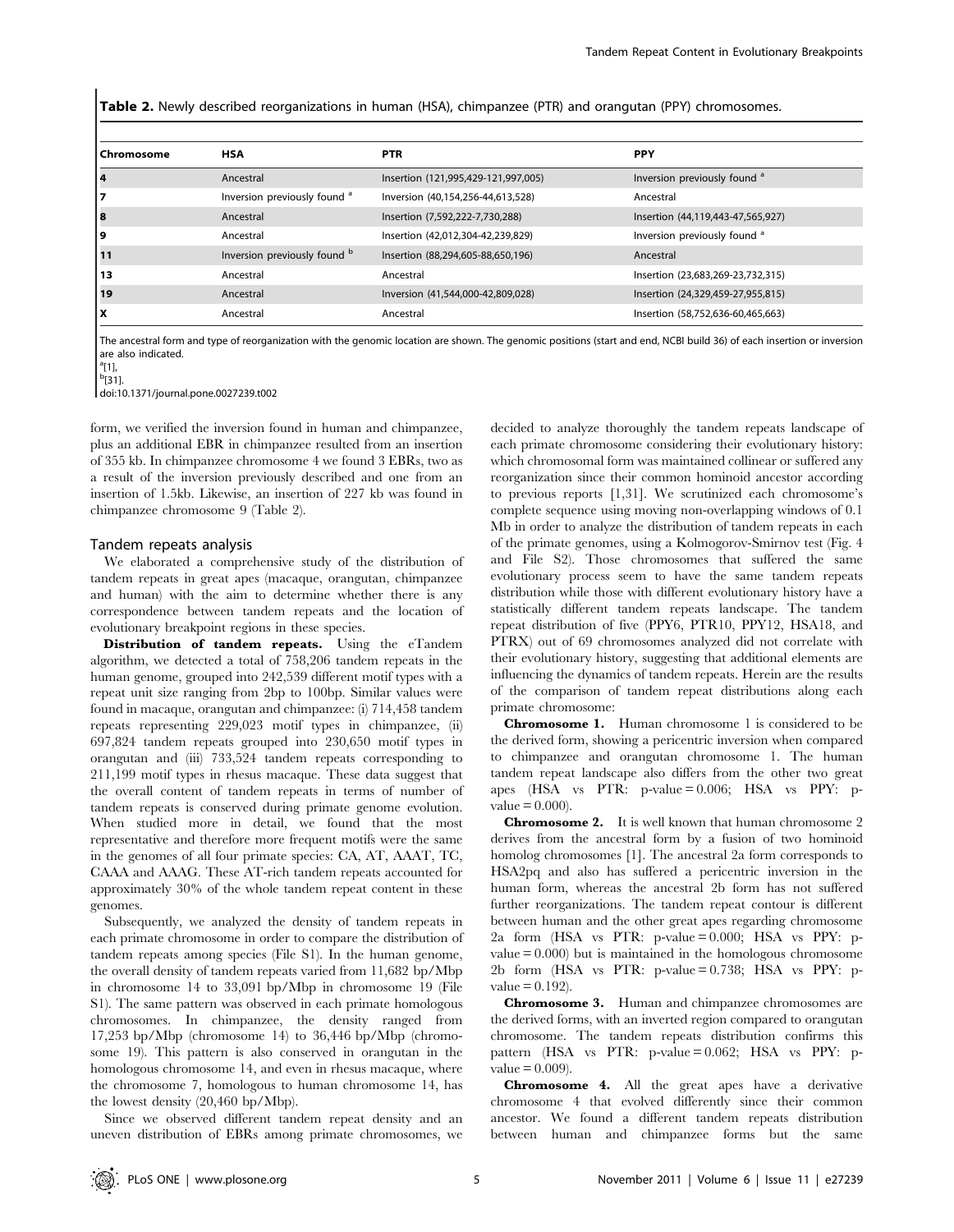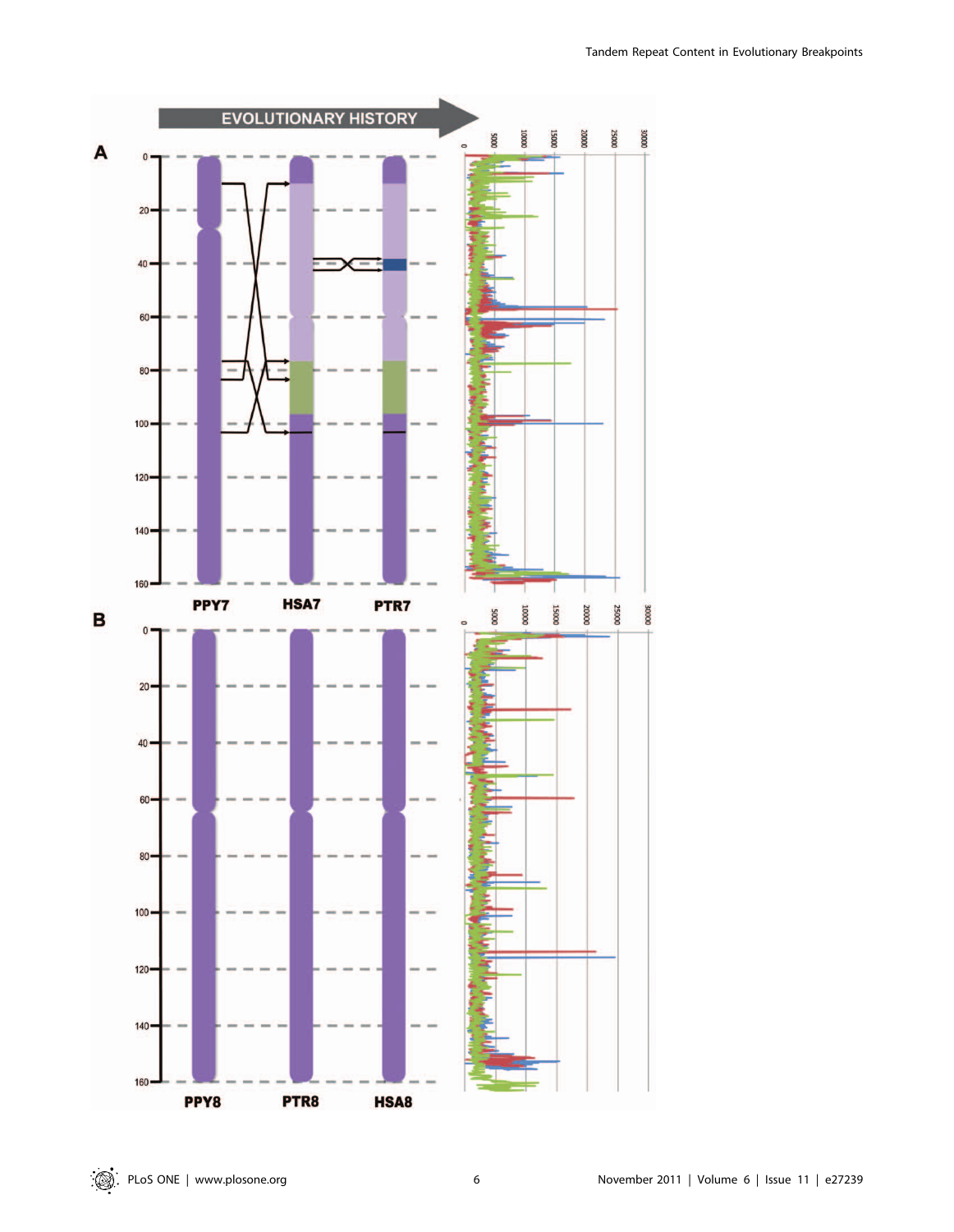Figure 4. Tandem repeat content (bp) in human chromosomes 8 and 7 and its homologous in chimpanzee, orangutan and macaque. The image represents an example of a reorganized chromosome (a) and a collinear chromosome (b). In each case, the left panel shows the evolutionary history of each chromosome during hominoid evolution. The right panel shows the tandem repeat content in 100 kb windows in human (blue), chimpanzee (red), orangutan (green) and macaque (purple) genomes. Abbreviations –PPY: Pongo pygmaeus, PTR: Pan troglodytes, HSA: Homo sapiens.

doi:10.1371/journal.pone.0027239.g004

distribution between human and orangutan forms (HSA vs PTR: p-value  $= 0.022$ ; HSA vs PPY: p-value  $= 0.272$ ).

Chromosome 5. Human chromosome is considered the ancestral form, whereas the chimpanzee and the orangutan have derived forms due to pericentric inversions. The tandem repeats landscape is consistent with this pattern (HSA vs PTR: pvalue =  $0.031$ ; HSA vs PPY: p-value =  $0.001$ ).

Chromosome 6. The three species shared the same chromosome form, which is considered to be ancestral. We found the same tandem repeat profile between human and chimpanzee (HSA vs PTR: p-value  $= 0.069$ ) but it differs between human and orangutan (HSA vs PPY:  $p$ -value = 0.003).

Chromosome 7. The orangutan chromosome represents the ancestral form, while human and chimpanzee share a pericentric inversion. We found the same tandem repeats pattern in human and chimpanzee (HSA vs PTR: p-value  $= 0.203$ ) but this was different in orangutan (HSA vs PPY: p-value  $= 0.050$ ) (Fig. 4a).

Chromosome 8. The three hominoid species share the same form but we detected an insertion of  $\sim$ 3Mb in the orangutan chromosome 8 (Table 2). This difference is reflected in the tandem repeats landscape, being equal between human and chimpanzee  $(p-value = 0.128)$  but different in orangutan  $(p-value = 0.009)$ (Fig. 4b).

Chromosome 9. All three species have different chromosomal forms, being the orangutan chromosome the ancestral one. Tandem repeats distribution is consistent with these differences (HSA vs PTR: p-value =  $0.002$ ; HSA vs PPY: p-value =  $0.000$ ).

Chromosome 10. Orangutan chromosome 10 is considered to be the ancestral form, which differs from human and chimpanzee forms by a paracentric inversion. We found that human and orangutan have a different tandem repeat pattern (pvalue  $= 0.001$ ) as well as human and chimpanzee (p-value  $= 0.010$ ), although the same pattern between these two species was expected.

Chromosome 11. The ancestral chromosome form is conserved in orangutan, which differs from the human chromosome by a pericentric inversion and from chimpanzee by a pericentric inversion and an insertion of  $\sim$ 400 Kb (Table 2). These differences are also reflected in the tandem repeat distribution (HSA vs PTR: p-value  $= 0.016$ ; HSA vs PPY: p $value = 0.000$ .

Chromosome 12. Human and orangutan share the same form, which is considered the ancestral. Chimpanzee differs from them by a pericentric inversion. In this case, the tandem repeats landscape is different between human and chimpanzee (pvalue  $= 0.050$  and between human and orangutan (pvalue  $= 0.004$ .

Chromosome 13. Human and chimpanzee share the same form and have the same tandem repeats pattern (p-value  $= 0.072$ ), while orangutan have a  $\sim$ 100Kb insertion (Table 2) and shows a different tandem repeats pattern (p-value = 0.003).

Chromosome 14. All great apes share the same chromosome form and also the same tandem repeats landscape (HSA vs PTR: p-value = 0.051; HSA vs PPY: p-value = 0.051).

Chromosome 15. All great apes have different chromosome forms and different tandem repeats profile (HSA vs PTR: pvalue =  $0.004$ ; HSA vs PPY: p-value =  $0.001$ ).

Chromosome 16. All great apes have different chromosome forms and different tandem repeats profile (HSA vs PTR: pvalue =  $0.001$ ; HSA vs PPY: p-value =  $0.000$ ).

Chromosome 17. Human and orangutan share the same ancestral form, while chimpanzee suffered a pericentric inversion. This pattern is in agreement with the tandem repeats distribution (HSA vs PTR: p-value =  $0.030$ ; HSA vs PPY: p-value =  $0.106$ ).

Chromosome 18. Chimpanzee and orangutan share a chromosome form ancestral to great apes, which differs from the human by a pericentric inversion. This is not observed in the tandem repeats profile, given that all the species share the same distribution (HSA vs PTR: p-value  $= 0.095$ ; HSA vs PPY: p $value = 0.206$ .

Chromosome 19, 20, 21 and 22. All great apes share the same chromosome form and also the same tandem repeats landscape [HSA19 (PTR: p-value =  $0.127$ ; PPY: p-value =  $0.161$ ) HSA20 (PTR: p-value = 0.138; PPY: p-value = 0.051) HSA21 (PTR: p-value = 0.106; PPY: p-value = 0.111) HSA22 (PTR: pvalue =  $0.082$ ; PPY: p-value =  $0.051$ ].

Chromosome X. Human and chimpanzee share the same ancestral form while orangutan has a  $\sim$  2Mb insertion (Table 2). Tandem repeat pattern is in agreement with human-orangutan evolution  $(p-value = 0.021)$  but not with human-chimpanzee history (p-value  $= 0.000$ ).

Tandem repeats are accumulated in evolutionary breakpoint regions. Once we studied the distribution of tandem repeats across whole genomes, we analyzed whether tandem repeats were differentially accumulated in EBRs and/or HSBs and if this pattern was conserved among species. In all cases, we analyzed two parameters: (i) number of tandem repeat loci, and (ii) number of base pairs implicated in tandem repeats. By this way we took into account not only the number of repeats but also the density of tandem repeats in each genomic region.

We observed 189,330 tandem repeat loci in EBRs and 360,314 loci in HSBs in the human genome. Assuming a homogeneous distribution of tandem repeat loci in these genomic regions, we expected 183,213 and 366,431 tandem repeat loci in EBRs and HSBs, respectively, showing that the observed tandem repeat loci are significantly deviated (p-value  $\leq$  0.001). Mirroring these results, we also detected that EBRs contained significantly more base pairs implicated in tandem repeats than HSBs in the human genome (contingency analysis, p-value  $\leq 0.001$ ).

Therefore, and to have a general overview of the genomic landscape, we used the EBRs and HSBs defined in the human genome to analyze whether there was any specific repeat accumulated in each different genomic region by means of contingency analysis. Out of the 242,539 different motif types found in the human genome, no specific repeat motif was exclusively present in EBRs or HSBs. However, 17 different microsatellite motifs were significantly accumulated in EBRs (pvalues  $\leq$  0.0016) (Table 3). Although we did not detect any pattern regarding the repeat motif and the GC content in the whole tandem repeat content, we found five microsatellites (AAAT, TTTG, TTTC, TATTT and ATTTTT) present in a extremely high frequency in the human genome (more than 1000 repeat units and AT content  $\geq 80\%$  (Table 3). Of these overrepresented tandem repeats, the AAAT motif was by far the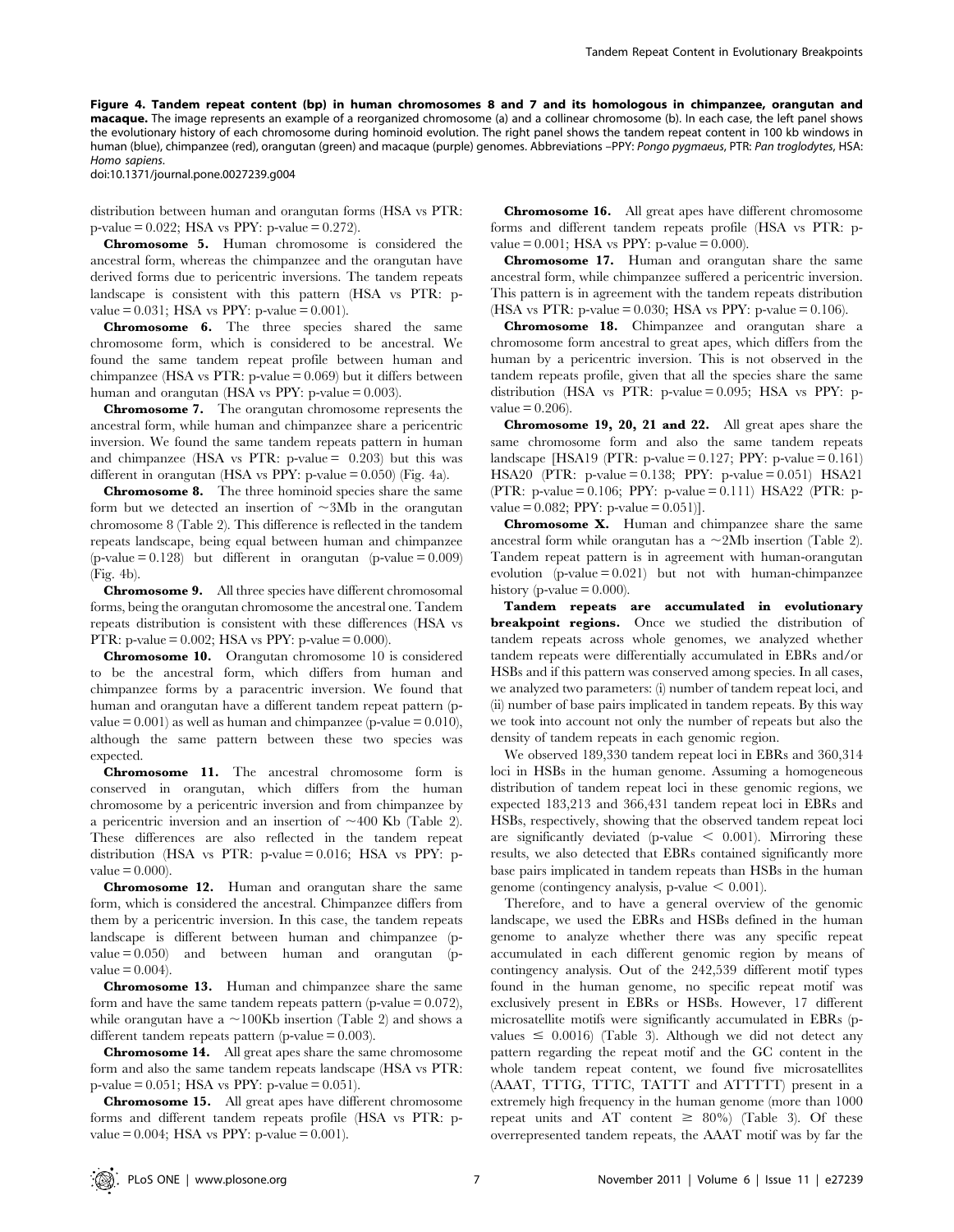Table 3. Microsatellite motifs significantly accumulated in EBRs.

| <b>Motif</b> | <b>EBRs</b> |                   | <b>HSBs</b> | p-value           |           |
|--------------|-------------|-------------------|-------------|-------------------|-----------|
|              |             | observed expected |             | observed expected |           |
| aaat*        | 8186        | 7373              | 14336       | 15148             | 3.05 E-21 |
| tttg*        | 3930        | 3739              | 7492        | 7682              | 0.0018    |
| tttc*        | 3187        | 2996              | 5966        | 6156              | 0.0005    |
| tattt*       | 2488        | 2328              | 4624        | 4783              | 0.0009    |
| attttt*      | 1635        | 1513              | 2987        | 3108              | 0.0017    |
| agg          | 1011        | 880               | 1678        | 1808              | 0.000011  |
| agaggg       | 231         | 186               | 339         | 383               | 0.0012    |
| ggggga       | 156         | 120               | 212         | 247               | 0.0012    |
| tggggg       | 100         | 69                | 111         | 141               | 0.0002    |
| cccagc       | 75          | 44                | 61          | 91                | 0.000005  |
| gccggg       | 66          | 43                | 68          | 90                | 0.0008    |
| ccggc        | 36          | 16                | 15          | 34                | 0.000002  |
| ggcagg       | 36          | 20                | 27          | 42                | 0.0007    |
| actg         | 34          | 19                | 25          | 39                | 0.0008    |
| ggggat       | 24          | 11                | 11          | 23                | 0.0002    |
| ctgacc       | 23          | 9                 | 5           | 18                | 0.000005  |
| ggctct       | 13          | 5                 | 4           | 11                | 0.0016    |

Asterisks indicate the overrepresented motifs (more than 1000 repeat units detected, see text for details).

doi:10.1371/journal.pone.0027239.t003

most frequent among all EBRs. We, then, analyzed if the distribution of the AAAT motif was dependant on the type of EBRs and we observed an accumulation of this motif in the EBRs not related to primates (p-value  $< 0.001$ ).

Given the similarity of these microsatellites rich in AT content to the standard L1 cleavage site for classical retrotransposition  $(5' TTAAA-3'$ , [33]), we examined a possible association with any L1 and/or Alu sequences in the human genome. In doing so, we considered five possible scenarios: (i) the repeat is not contiguous to any transposable element, (ii) the repeat is upstream or (iii) downstream of the transposable element, (iv) the motif is inbetween two transposable elements or (v) two repeat motifs surround one transposable element. Notably, we observed that the AAAT motif was the only repeat significantly associated with Alu elements but only when it is located upstream of the transposable element (TE) in EBRs ( $\chi^2$  = 9.33, p-value = 0.002) but not in HSBs  $(\chi^2 = 1.99, \text{ p-value } = 0.07)$ . Moreover, we found more AAAT motifs associated with Alu repeats in primate-specific EBRs than in the other types of EBRs (p-value  $< 0.001$ ). Regarding the other over-represented repeats (Table 3), none of them was significantly associated with TE elements when EBRs and HSBs were compared (data not-shown). In order to understand the observed association, we analyzed if the distribution of Alu sequences was dependant on the type of EBRs (i.e. EBRs primate-specific) given that it is well known that there was a burst of Alu transposition in the lineages leading to primates around  $\sim 40$ mya [34]. Out of the 1,212,896 Alu repeats found in the human genome, 281,019 were located in EBRs. This value represents almost half of the expected number of Alu loci assuming a random distribution and shows a depletion of Alu sequences in these EBRs (p-value  $\leq$  0.001). However, when we focused only on the primate-specific EBRs, we found a significant accumulation of Alu

sequences in these regions (p-value  $\leq$  0.001). Therefore, our observations indicate that primate-specific EBRs are enriched in Alu repeats, but depleted in AAAT motifs when compared to other types of EBRs, although the AAAT motifs found in primatespecific EBRs are significantly associated with Alu sequences.

#### Discussion

#### Homologous synteny and evolutionary breakpoint regions in mammalian genomes

Since the initial whole-genome analysis performed by Murphy and collaborators [8], several studies have described those evolutionary genomic regions involved in the reshuffling of mammalian genomes [6,7,10,11,35]. Although the focus of these studies was the precise delimitation of the evolutionary breakpoints, the results published to date are far from being consistent. Discrepancies are probably due to differences in the versions of the genomes and the source of the data analyzed (e.g., radiation hybrid maps or whole-genome DNA sequences), differences in the level of resolution of the technique applied, and because the sets of species examined were only partially overlapping. By analyzing the whole-genome sequences of 10 vertebrate species (chimpanzee, rhesus macaque, orangutan, mouse, rat, cow, dog, horse, opossum and chicken) we identified 1,353 vertebrate HSBs (Table 1). This number of homologous synteny blocks is very similar to the previous studies [9,11], reflecting the high degree of conservation among mammalian genomes. However, we identified substantially fewer EBRs in the human genome  $(n = 898)$ ; median size = 304 Kb), than previously published [11] probably due to the conservativeness of our approach. Since we excluded centromeric, telomeric and gap regions in our analysis in order to avoid low coverage regions and, therefore, false positives, EBRs and HSBs, represented 67.38% of the human genome. Importantly, when analyzing the distribution of EBRs along the human genome relative to the position in each chromosome we observed a nonhomogenous distribution of EBRs among chromosomes (Fig. 2). Specifically, human chromosomes 13 and 14 accumulated fewer and chromosome 19 accumulated more EBR/Mbp than expected. The same pattern was observed in great apes and macaque. Using the non-human primate genomes as a reference we found 32 and 46 EBRs in chimpanzee and orangutan genomes, respectively, non-homogeneously distributed along chromosomes. These results confirm the existence of ''hot spot'' regions for chromosome evolution supporting the fragile breakage model of chromosome evolution [5–11].

Based on chromosomal painting studies, Froenicke [4] established the average rate of chromosomal exchange in eutherian mammals to be 0.19 rearrangements/myr and 0.39 EBR/myr. Combining the data derived from the comparison of 10 mammalian species we estimated a similar rate of evolution (0.35 EBRs/myr).We found that 20.3% of the 898 EBRs detected have been reused during the eutherian evolution. This proportion is higher than the 7-8% described in previous studies [9,11] but in agreement with initial studies [8]. What it is clear is that a fraction of the mammalian genomes (ranging from 20% to 7%) has suffered recurrent chromosome reorganizations during evolution. We also placed the EBRs detected in an evolutionary context; as an example, we detected 180 EBRs in the lineage leading to the opossum. Since its divergence from the common therian ancestor  $\sim$ 180 mya, the marsupial species has accumulated a rate of 1 EBR/myr. In placental mammals, the two rodent species studied (mouse and rat) accumulated more clade-specific EBRs (80) than other clades, with a rate of 1 EBR/myr, showing a high rate of EBRs, as previously described in the literature [36]. Primates, on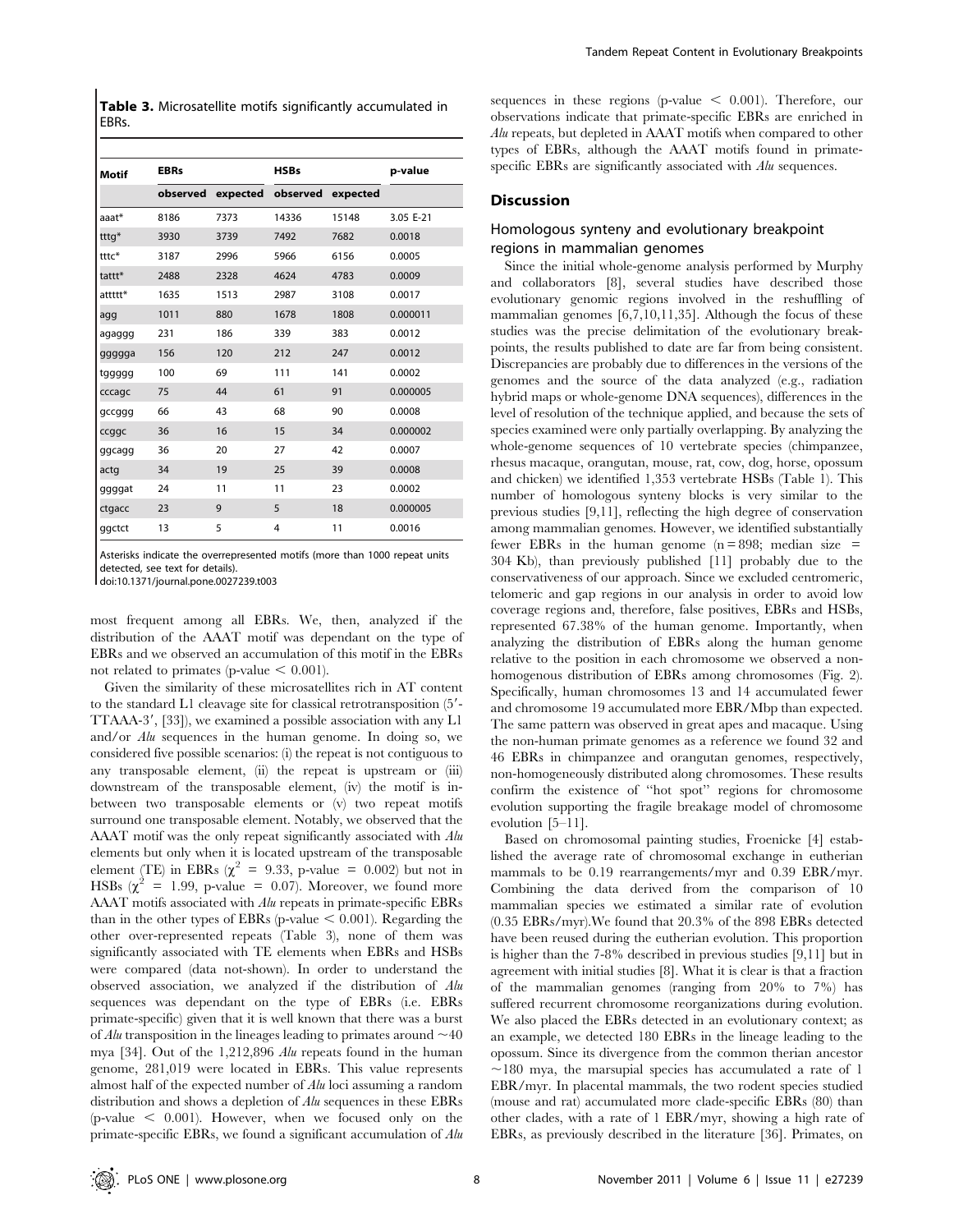Moreover, and considering the evolutionary history of each hominoid chromosome [1,31] we were able to refine the rearrangements that occurred during genome evolution in great apes. Among chromosomes that have been conserved since their common ancestor, we found new insertions in orangutan chromosomes 13, 19 and X and an inversion in chimpanzee chromosome 19. In addition, we defined more rearrangements in the reorganized chromosomes. For instance, we found one insertion in chimpanzee chromosome 4, 9 and 11. Even though the great apes genomes are highly conserved, when their sequences are analyzed more in detail, these rearrangements show that they are organized as conserved blocks that had suffered additional reshuffling.

The distribution of EBRs across chromosomes, the high reuse degree of EBRs and the reconstruction of the likely chromosomal architecture of ancestral mammalian genomes have revealed that evolutionary breakpoints are clustered in regions that are prone to disruption, promoting the subsequent reorganization of chromosomes [37,38]. However, one question remains open: Is there any sequence composition and/or genome organization accounting for the distribution of evolutionary regions? To shed light on this pivotal issue, we have characterized the tandem repeats in the evolutionary regions detected.

#### Tandem repeats distribution and its evolutionary implications

We were able to elaborate a tandem repeat database distributed into five different regions (telomeres, centromeres, HSBs, EBRs and gaps) along the genomes of great apes and the macaque. We detected that the overall content of tandem repeats were similar in these closely related species (758,206 tandem repeats in human, 714,458 tandem repeats in chimpanzee, 697,824 in orangutan and 733,524 in the macaque). Moreover, out of the total content of tandem repeats, we observed that six tandem repeat motifs (CA, AT, AAAT, TC, CAAA and AAAG) were highly represented in the primate genomes. The presence of the same six microsatellites in the primate species is somehow surprising despite their common ancestor because microsatellites are highly mutable (in humans:  $10^{-4}$  mutations per locus per generation, [39]). However, this conservation is coherent with the microsatellite turnover theory (i.e. cycles of expansions/deletions and stabilization/reactivation) and suggests that microsatellites fluctuate as a whole [40].

Once we studied the overall content of tandem repeats in the primate genomes, we focused on the distribution of tandem repeats in each chromosome. We observed that not all the chromosomes have the same tandem repeat density (bp implicated in repeats/Mbp of genome) (File S1). The human chromosome 14 and its homologous in the non-human primate species had the lowest density while the human chromosome 19 and its homologous had the highest tandem repeat density. These differences among chromosomes could be due to several factors, such as (i) random amplification and appearance of new repeats, (ii) some selective pressure that restricts the spread of the repeats or, (iii) artifacts of the sequencing procedure itself. Since we have analyzed the tandem repeats distribution in all great ape chromosomes and found the same overall content of tandem repeats, we discard both random amplification and biases in the sequencing procedure. To further analyze these differences, we used sliding windows of 100kb to compare the distribution of tandem repeats in each chromosome of the primate species (Fig. 4 and File S2). We found a non-homogeneous distribution of tandem repeats, with a high accumulation in the pericentromeric and telomeric regions, mirroring previous results [10]. But, more importantly, we found differences in tandem repeat distributions among species, suggesting that they might be correlated with the evolutionary history of each primate chromosome. Roughly, our qualitative comparisons of chromosome evolution suggest that the tandem repeats landscape might have been conserved in collinear chromosomes, but altered in those reorganized chromosomes (Fig. 4 and File S2). Further analysis will be necessary in order to corroborate this hypothesis.

The analysis of the human genome revealed specific features not found in the other primate species analyzed. Excluding regions of high complexity from our analyses (telomeres, centromeres and gaps) EBRs in the human genome accumulated more tandem repeat base-pairs than HSBs ( $p \le 0.05$  and  $p \le 0.001$ ). This result confirms previous observations [10] indicating that tandem repeats are elements that could promote genome reorganization during the evolutionary process. With the aim to investigate whether there was any particular DNA configuration or composition driving genome instability we analyzed more in detail the distribution of tandem repeats across the human genome. Although no specific repeat motif was exclusively present in EBRs or HSBs, 17 different microsatellites motifs were significantly accumulated in EBRs. Notably, out of these overrepresented tandem repeats, the AAAT was the most frequently detected. It has been described that this motif could form single-stranded coils [24], favoring chromatin instability and increasing the likelihood to break.

Additionally, the observed association of some tandem repeats with L1 and *Alu* elements provides indications for the possible role of transposable elements in shaping the distribution of mammalian large-scale chromosomal changes. Transposable elements, such as Alu and LINEs, are well known to induce genomic reorganizations and structural variation through multiple pathways, including unequal homologous recombination and alternative transposition, for instance [20,41–44,]. Although the association between microsatellites and transposable elements has been previously reported [45,46], the origin of this association remains unclear. The association of AAAT and transposable elements found in our study can be explained by (at least) two non-mutually exclusive hypotheses. One possibility is that the presence of the AAAT microsatellite in certain regions could derive from transposable elements already inserted in the genome. This interpretation is plausible, since both L1 and  $Alu$  are characterized by a 3' poly(dA)-rich tail and an internal tandem repeat region [47]. Furthermore, Abrusan and Krambeck [48] have described that these transposable elements are enriched in AT-rich regions in the human genome. Alternatively, AAAT repeats could represent likely target regions for L1 and/or Alu insertions since this motif closely resembles the canonical cleavage sites for these elements  $(5'$ -TTAAA-3') [33]. Cleavage on both strands is required, resulting in an intermediate equivalent to double-strand breaks (DSBs) at the early stage of the reverse transcription reaction. Gasior and collaborators [49] demonstrated an excess of DSBs in the L1 transposition process. The reasons for this high quantity of DSBs are unknown. Although the host cell would successfully repair most of the DSBs created, a fraction of these can be misrepaired, and eventually induce chromosomal alterations [49].

As a preliminary survey to favor one of these two hypotheses, we analyzed the distribution of Alu sequences and AAAT motifs in the different types of EBRs. We observed an accumulation of Alu repeats and depletion in number of AAAT motifs in primatespecific EBRs when compared with the other types of EBRs. Considering the massive transposition of Alu sequences that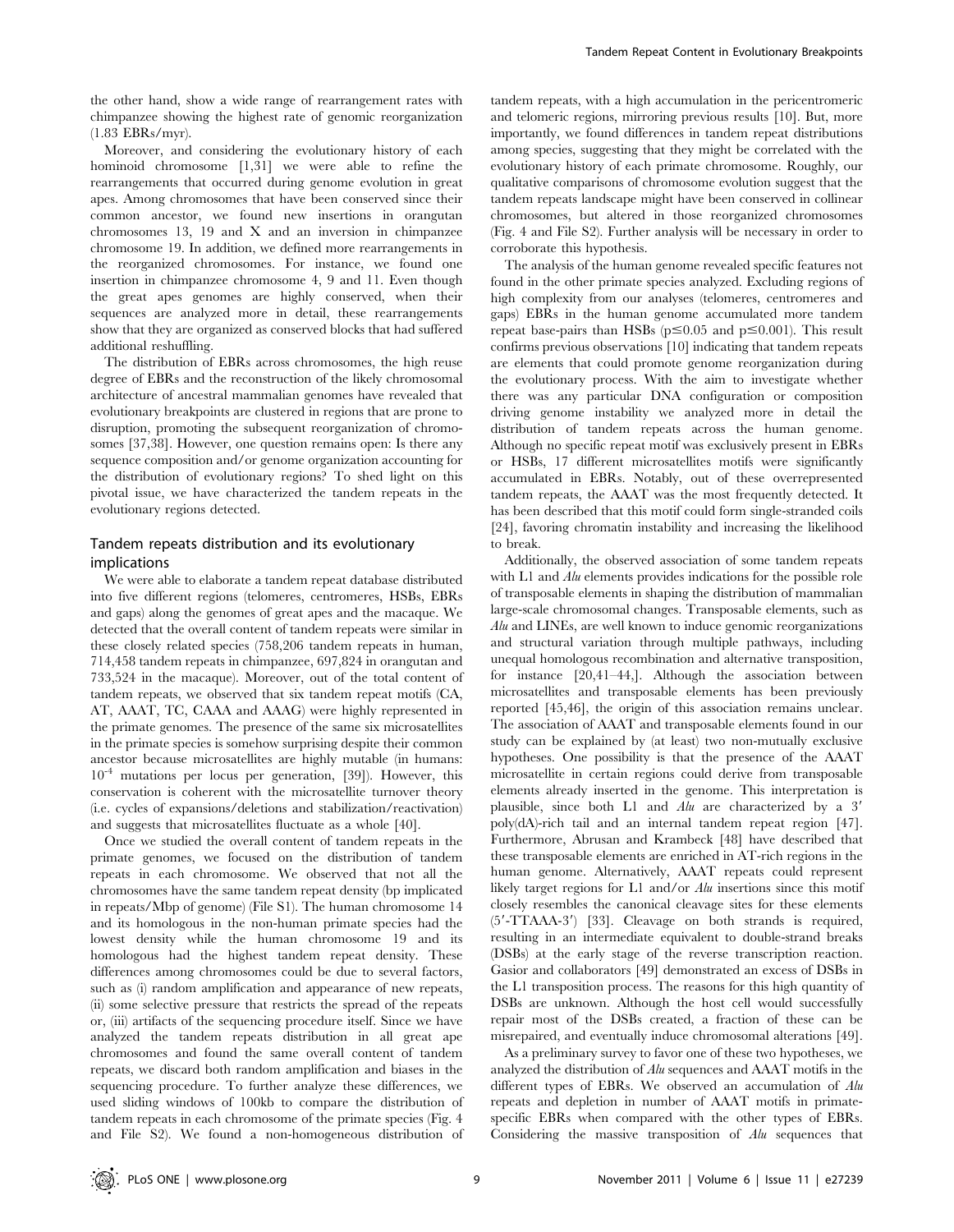occurred in the lineages leading to primates around  $\sim$  40 mya [34] a very appealing scenario is to consider the AAAT motif as the target site of insertion of Alu sequences. Under such scenario, the enrichment of AAAT-Alu association observed in primate-specific EBRs could represent signatures of ancient insertions. Favoring this hypothesis, it has been previously shown that  $\Lambda$ lu density strongly correlates with L1 target site insertion motif and regions more prone to DSBs formation [50]. At this point, however, a detailed pair-wise comparison between closely related species in which the ancestral state of a novel insertion can be identified would allow us to distinguish if the accumulation of AAAT motifs is the cause or consequence of L1 and Alu insertions.

Summarizing, our results provide evidences for the role of both tandem repeats and transposable elements in evolution. A plausible hypothesis is to consider that an accumulation of tandem repeats in certain genomic regions might form secondary structures in the DNA and, therefore, promotes genome instability that could lead to evolutionary chromosomal changes. Moreover, certain tandem repeats (i.e. AAAT) could work as target sites, promoting the insertion of transposable elements and, eventually, leading to genomic reorganizations by non-allelic homologous recombination (NAHR) [43]. Previous studies have reported how breakpoint regions are rich in segmental duplications [15– 17,51,52], high repeat content [10,14], transposable elements [19,20,53,54] or long regulatory regions. This heterogeneity in results is suggesting that additional elements, not only the DNA sequence per se, are affecting breakage susceptibility. Recent data indicate that the permissiveness of some regions of the genome to undergo chromosomal breakage could be determined by changes in chromatin conformation [19,32]. In this sense, transposable elements have been reported to be associated with the epigenetic status of the genome and regulation of gene expression [55,56], but also the length and type of tandem repeats can determine the conformation of the chromatin [57]. Although at this point a cause/effect between tandem repeats and genomic instability cannot be determined, we can anticipate, as a working hypothesis, that certain properties of local DNA sequences such as repetitive elements related to open chromatin configurations can be involved in the origin/resolution of chromosomal reorganizations.

#### Materials and Methods

#### Definition of evolutionary breakpoint regions

We included in our analysis the whole-genome sequences of 10 vertebrate species available in the public databases (Ensembl [58]). These species were chosen based on the availability of their completed whole-genome sequences and they included: Pan troglodytes (CHIMP2.1, assembly of March, 2006), Macaca mulatta (Mmul\_1, assembly of February, 2006), Pongo pygmaeus (PPYG2, assembly of April, 2007), Mus musculus (NCBIm37, assembly of April, 2007), Rattus norvegicus (RGSC 3.4, assembly of December, 2004), Bos taurus (Btau\_4.0, assembly of October, 2007), Canis familiaris (CanFam 2.0, assembly of May, 2005), Equus caballus (EquCab2, assembly of September, 2007), Monodelphis domestica (MonDom5, assembly of October, 2006) and Gallus gallus (WASHUC2, assembly of May, 2006). In addition, we used the human genome (NBCI build 36, assembly of March, 2006) as a reference.

We first defined the homologous synteny blocks (HSBs) and the evolutionary breakpoint regions (EBRs) in the human genome. To do so, we downloaded the pair-wise whole-genome comparisons detailed in the Ensembl genome browser (release 52) between the human reference genome and those of other vertebrate species (chimpanzee, orangutan, macaque, mouse, rat, horse, cattle, dog,

opossum and chicken). These pair-wise comparisons were based on sequence homology. For each pair-wise comparison between the human genome and any of the vertebrate species, we established homologous syntenic regions, defining the start and end positions according the Ensembl database (in pb) (Fig. 1). Then, we manually grouped together those syntenic regions spaced less than 4 Mbp, with the same orientation and located in the same chromosome to form a single HSB. In order to avoid possible artifacts derived from the low-coverage annotation of whole-genome sequences, intervals between two contiguous HSBs larger than 4 Mbp in size were considered to be ''gaps''. Subsequently, we merged the coordinates of all pair-wise comparisons in the human genome by means of Perl scripts in order to define the total number, position and length of HSBs and EBRs in reference genome (Fig. 1). EBRs were considered as the interval between two contiguous HSBs as described in Ruiz-Herrera and collaborators [10] and were defined by sequence coordinates in any of the nine mammalian species compared with human plus the chicken (Fig. 1). We calculated the percentage of coverage of each pair-wise comparison using the human genome total length (data in Mbp) excluding the Y chromosome from the analysis. Furthermore, we labeled as telomeric/subtelomeric the 2 Mbp at the ends of each human chromosome and as centromeric/pericentromeric the 2 Mbp regions flanking the unknown nucleotides (Ns) as described elsewhere [10]. Thus, the human reference genome was classified into 5 types of genomic regions (telomeres, centromeres, HSBs, EBRs and gaps) in order to proceed with the subsequent analysis.

The definition of homologous synteny blocks (HSBs) and evolutionary breakpoint regions (EBRs) for the primate genomes (chimpanzee, orangutan and macaque) was done following the same approach as with the human genome. In all cases, we wrote Perl scripts to parse the pair-wise comparisons data and to crossreference the coordinates of all types of genomic regions.

#### Phylogenetic interpretation of evolutionary breakpoint regions

Extant mammals are classified into three major groups: monotremes, marsupials and placental mammals (eutherians) that split off from their last shared common ancestor nearly 240 mya [59]. Among placental mammals, four superordinal clades (Afrotheria, Xenarthra, Laurasiatheria and Euarchontoglires/ Supraprimates) are recognized based on the phylogenetic analysis of both nuclear and mitochondrial DNA [60]. We followed the phylogeny proposed by Murphy et al. [30] for our phylogenetic interpretations. We classified all EBRs into different types depending on which species they have occurred in: i) speciesspecific, ii) clade-specific, when the EBR is found in species of the same order or superorder and iii) reused, if the EBR is found in two taxa but not in their common ancestor. We used the maximum parsimony criterion to place events in the tree and obtained the rate estimates in each branch.

#### Tandem repeat analysis

We analyzed the distribution of tandem repeats in the human genome using the eTandem algorithm (part of EMBOSS 6.0.1 package [61]). We run the eTandem algorithm with a minimum repeat unit of 2 bp and a maximum repeat unit of 100 bp. The resulting output files were computed for the detection of overlapping tandem repeats and the canonical motif was reported for each repeat (a canonical motif is intended as all possible rotations and reverse complementation; e.g., AC is the canonical form of AC, CA, GT, and TG). We merged the positions of all the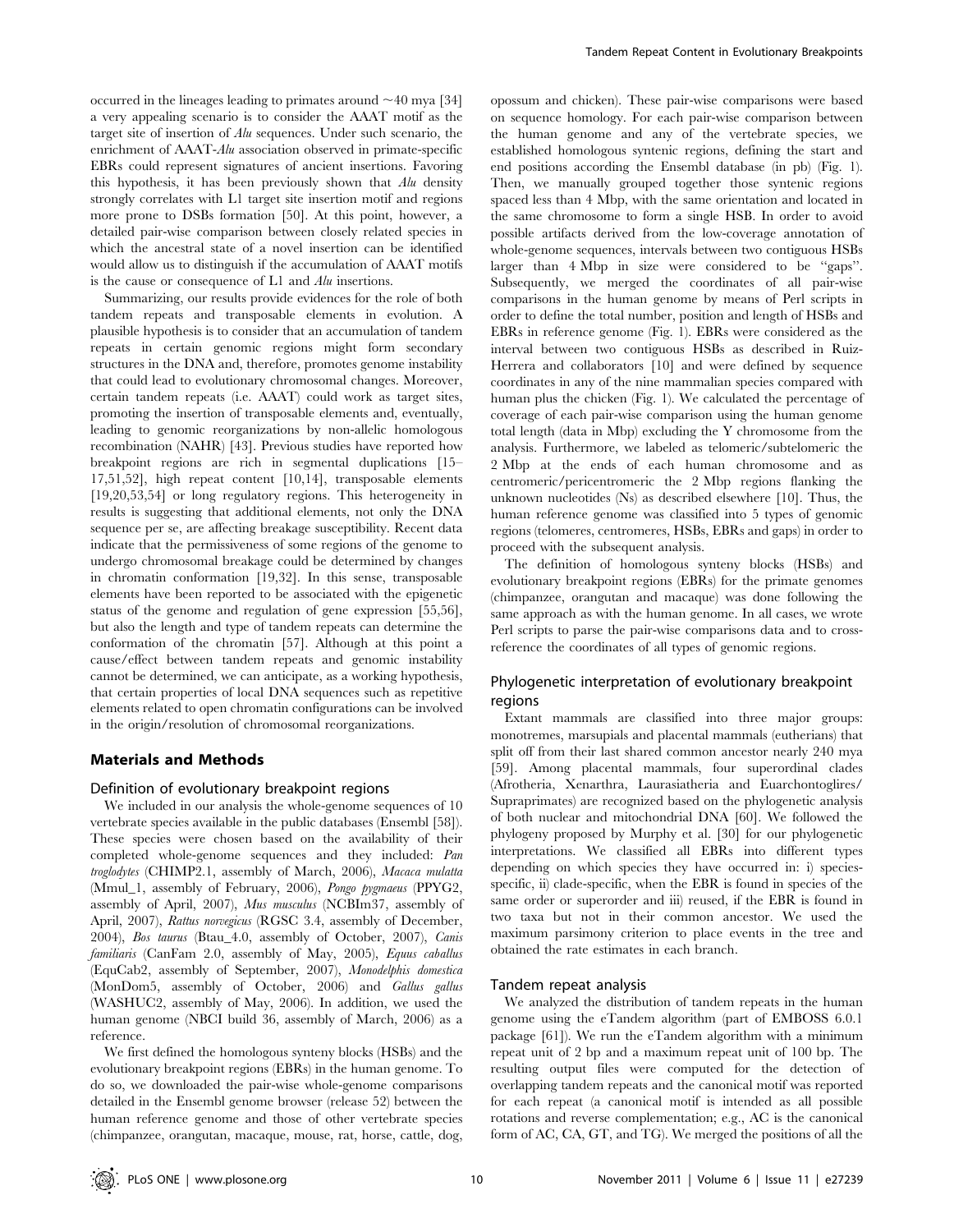canonical motifs detected with those of the different types of genomic regions described in the previous section.

For the analysis of human retroelements, we obtained the genomic positions of all the human L1 and Alu sequences described in the UCSC database (http://genome.ucsc.edu) in order to analyze if tandem repeats were immediately contiguous to any transposable element sequence. First, we analyzed if a given motif was associated with L1 or Alu sequences within EBRs or HSBs designing a Perl script to compare the positions of the tandem repeats and the transposable elements. By means of a  $\chi^2$ test we evaluated this association, using the total number of tandem repeats contiguous to L1 and/or Alu sequences as the sample and the position in EBRs or HSBs as the factor. In order to analyze the distribution of Alu repeats in the different type of EBRs, we applied a  $\chi^2$  test and we calculated the expected Alu loci in each genomic region assuming a homogeneous distribution.

Using Perl scripts, we computed the overlapping degree of tandem repeats, searched the canonical motifs, and merged the positions of tandem repeats with the different types of genomic regions the human genome was classified and with the transposable elements.

#### Statistical analyses

We performed the statistical analyses using the JMP 7 package. Centromeric, telomeric and gap regions were excluded before any statistical analyses were performed given that they represent regions of high complexity overall.

To assess if EBRs were evenly distributed across human chromosomes we estimated an average frequency of 0.3 EBR/ Mbp assuming a homogeneous distribution of EBRs across the human genome. We used a  $\chi^2$  test with a Bonferroni correction (pvalue  $= 0.0022$  to evaluate any possible deviation.

For the analysis of tandem repeat distribution, we first compared whether EBRs accumulate more base-pairs involved in tandem repeats than HSBs using a  $\chi^2$  test. We also analyzed the tandem repeat loci in EBRs and HSBs using the same test. We computed the expected number of tandem repeats in each region by assuming a homogeneous distribution of the total tandem repeat loci along the genome and then distributed them proportionally to the length of each genomic region (EBRs or HSBs). Then, we used a  $\chi^2$  test with the Bonferroni correction to

#### References

- 1. Yunis JJ, Prakash O (1982) The origin of man: a chromosomal pictorial legacy. Science 215: 1525–1530.
- 2. Clemente IC, Ponsa M, Garcia M, Egozcue J (1990) Evolution of the Simiiformes and the phylogeny of human chromosomes. Hum Genet 84: 493–506.
- 3. Wienberg J, Stanyon R (1997) Comparative painting of mammalian chromosomes. Curr Opin Genet Dev 7: 784–791.
- 4. Froenicke L (2005) Origins of primate chromosomes as delineated by Zoo-FISH and alignments of human and mouse draft genome sequences. Cytogenet. Genome Res 108: 122–138.
- 5. Ruiz-Herrera A, Garcia F, Mora L, Egozcue J, Ponsa M, et al. (2005) Evolutionary conserved chromosomal segments in the human karyotype are bounded by unstable chromosome bands. Cytogenet. Genome Res 108: 161–174.
- 6. Bourque G, Pevzner PA, Tesler G (2004) Reconstructing the genomic architecture of ancestral mammals: lessons from human, mouse, and rat genomes. Genome Res 14: 507–516.
- 7. Zhao S, Shetty J, Hou L, Delcher A, Zhu B, et al. (2004) Human, mouse, and rat genome large-scale rearrangements: stability versus speciation. Genome Res 14: 1851–1860.
- 8. Murphy WJ, Larkin DM, Everts-van der Wind A, Bourque G, Tesler G, et al. (2005) Dynamics of mammalian chromosome evolution inferred from multispecies comparative maps. Science 309: 613–617.
- 9. Ma J, Zhang L, Suh BB, Raney BJ, Burhans RC, et al. (2006) Reconstructing contiguous regions of an ancestral genome. Genome Res 16: 1557–1565.
- 10. Ruiz-Herrera A, Castresana J, Robinson TJ (2006) Is mammalian chromosomal evolution driven by regions of genome fragility? Genome Biol 7: R115.

assess whether a tandem repeat motif accumulates significantly in a certain type of genomic region (p-value  $= 0.0017$ ).

Finally, to compare the tandem repeat distribution along primate chromosomes we counted the base-pairs of tandem repeats in 100 kb windows for each chromosome. In order to analyze whether the primate genomes had the same tandem repeat landscape, we performed Kolmogorov-Smirnov tests by pairs, comparing all hominoids' chromosomes. P-values smaller than 0.005 indicated that the distribution of base-pairs implicated in tandem repeats were significantly different among species.

#### Supporting Information

File S1 Density of tandem repeats in each primate chromosomes. The density is expressed in base-pairs (bp) of a tandem repeat sequence per megabase-pairs (Mbp) of a chromosome sequence.

(PDF)

File S2 Tandem repeat content (bp) in non-overlapping 100 kb windows. For each chromosome, the tandem repeat distribution for human (black), chimpanzee (dark green), orangutan (light green) and macaque (orange) is shown. In each case, the Spearman's p test comparing chimpanzee (PTR), orangutan (PPY) and macaque (MMU) with human (HSA) is indicated. C: centromere, N: distal telomere. \* Statistically significant p-value  $< 0.0001$ .

(PDF)

#### Acknowledgments

C. Gilbert and W. Sanseverino are acknowledged for comments on the draft of this manuscript. We are also thankful to the editor and the anonymous reviewers whose comments and suggestions improved the manuscript.

#### Author Contributions

Conceived and designed the experiments: ARH MB MF. Performed the experiments: MF. Analyzed the data: MF FLG MB ARH. Contributed reagents/materials/analysis tools: MP. Wrote the paper: ARH MF. Designed the analysis: MF ARH. Contributed to the writing of the initial draft of the manuscript: MB FLG MP.

- 11. Larkin DM, Pape G, Donthu R, Auvil L, Welge M, et al. (2009) Breakpoint regions and homologous synteny blocks in chromosomes have different evolutionary histories. Genome Res 19: 770–777.
- 12. Pevzner P, Tesler G (2003) Human and mouse genomic sequences reveal extensive breakpoint reuse in mammalian evolution. Proc Natl Acad Sci U S A 100: 7672–7677.
- 13. Sankoff D (2009) The where and wherefore of evolutionary breakpoints. J Biol 8: 66.
- 14. Kehrer-Sawatzki H, Szamalek JM, Tanzer S, Platzer M, Hameister H (2005) Molecular characterization of the pericentric inversion of chimpanzee chromosome 11 homologous to human chromosome 9. Genomics 85: 542–550.
- 15. Bailey JA, Eichler EE (2006) Primate segmental duplications: crucibles of evolution, diversity and disease. Nat Rev Genet 7: 552–564.
- 16. Kehrer-Sawatzki H, Cooper DN (2008) Molecular mechanisms of chromosomal rearrangement during primate evolution. Chromosome Res 16: 41–56. 17. Carbone L, Vessere GM, ten Hallers BF, Zhu B, Osoegawa K, et al. (2006) A
- high-resolution map of synteny disruptions in gibbon and human genomes. PLoS Genet 2: 223.
- 18. Caceres M, Ranz JM, Barbadilla A, Long M, Ruiz A (1999) Generation of a widespread Drosophila inversion by a transposable element. Science 285: 415–418.
- 19. Carbone L, Harris RA, Vessere GM, Mootnick AR, Humphray S, et al. (2009) Evolutionary breakpoints in the gibbon suggest association between cytosine methylation and karyotype evolution. PLoS Genet 5: e1000538.
- 20. Longo MS, Carone DM, NISC Comparative Sequencing Program, Green ED, O'Neill MJ, et al. (2009) Distinct retroelement classes define evolutionary breakpoints demarcating sites of evolutionary novelty. BMC Genomics 10: 334.